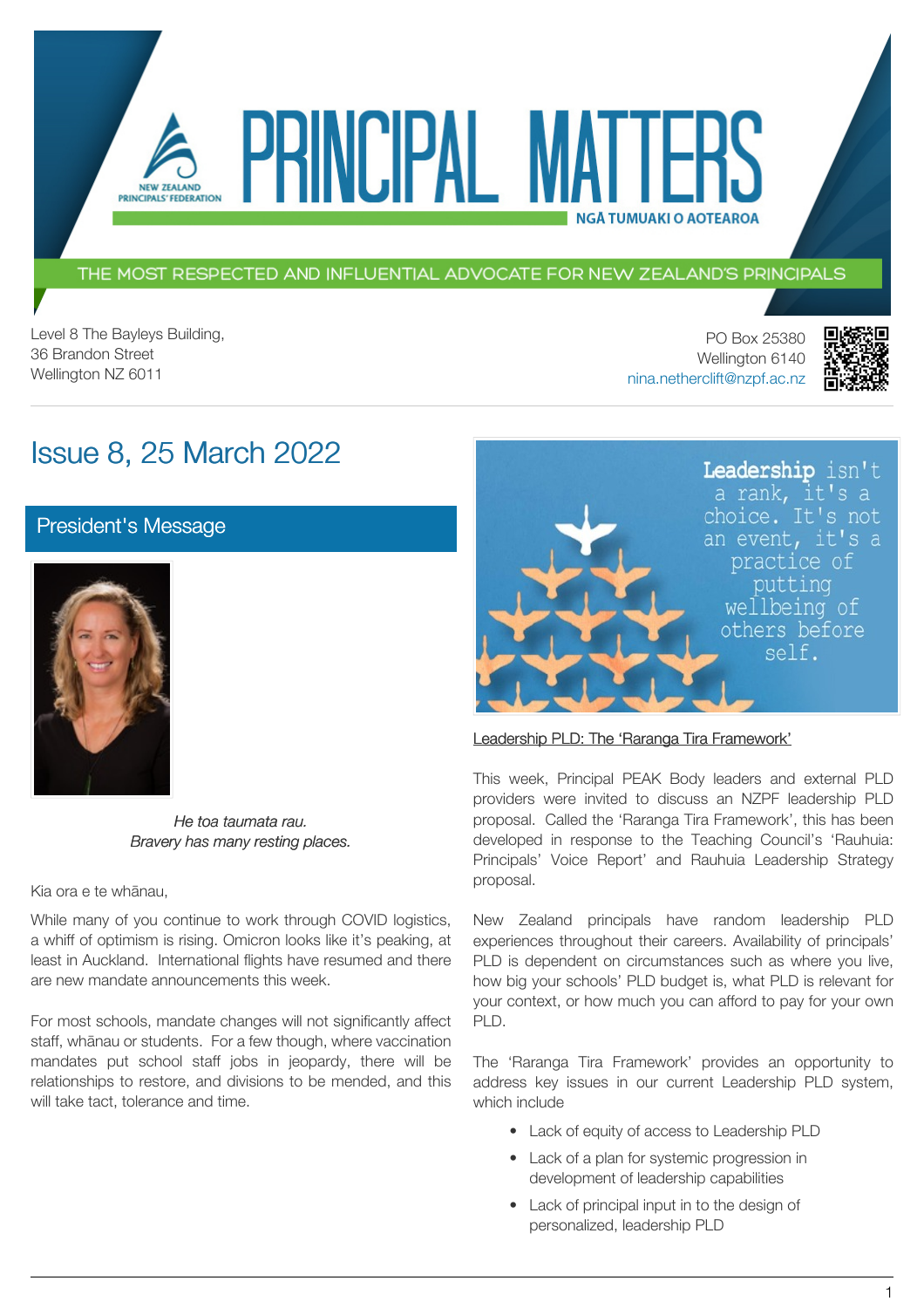• Lack of opportunity to do specialist leadership PLD (e.g. leadership of special character schools)

An inequitable PLD leadership resourcing structure, within a fragmented centrally-funded leadership PLD system

### *So what is the 'Raranga Tira Framework'?*

The 'Raranga Tira Framework' is a series of broad strands of professional development for principals to engage in as they move through their careers. Using a modular approach, principals would choose professional development options appropriate for their stage of principalship, their context, their strengths and interests. Modules could have micro credentials attached to them. They could involve secondments into ERO and the MOE at regional and national levels.

The 'Raranga Tira Framework' is designed to coordinate leadership professional development delivery so there is equitable access to PLD and coverage of a broad range of leadership PLD dimensions. The framework would offer flexibility so principals can personalize their leadership learning pathway. Principals have been clear they want to be able to access PLD in different ways. Coordination of delivery would ensure there is a mix of residential courses, collaborative projects, online and face-to-face PLD delivery options.

Peak Body leaders and external providers have been invited to give feedback on this initiative. We will send out a second iteration of the proposal for your consideration and input in the next two weeks. There are many organizations involved in delivering professional development. How to create equity of access and PLD that builds leadership capacity at each stage of a principals' career are key goals we all want to achieve.

If quality leadership and quality teaching are one of five national education priorities, then principal PLD needs to be a priority!



#### Submissions:

It is definitely 'submissions season'! The 'International Students Under Year 9 Submission' was submitted on 11 March. You can read the submission [here.](http://www.nzpf.ac.nz/uploads/7/2/4/6/72461455/nzpf_submission_on_international_students_march__2022__version_4.0_.pdf) Three more submissions are due by the end of March or early April 2022.

The draft NZPF 'Physical Restraints Submission' is available for your consideration [here.](https://nzpf.schoolzineplus.com/_file/media/308/nzpf_submission_on_restraint_guidelines_march_2022_version_1.0_.pdf) We will be finalizing the submission on Tuesday 29 March. We welcome your feedback.

The draft NZPF 'Teaching Council Submission' is also in process. The members' survey will close on Monday 28

March, so results can be collated to inform the submission. If you have not already done so, please follow the link – [https://nzpf.schoolzineplus.com/survey/4.](https://nzpf.schoolzineplus.com/survey/4)

### Collective Bargaining - 2022:

PPCB is an NZPF member-led union, formed as a result of the response to the outcomes of the 2019 Principals' Collective Bargaining process. In 2021, the PPCB team canvassed members and prepared claims for the 2022 collective bargaining round. In the interim, NZEI did the same.

Because of the work of both PPCB and NZEI, the claims going forward in 2022 will be robust, well researched and comprehensive.

The PPCB team is preparing for the 2022 Collective Bargaining Round, and will be seeking outcomes in addition to NZEI claims which will be a positive outcome for all principals.

I would like to acknowledge all our colleagues who have contributed time, energy, expertise and effort to prepare for the 2022 Collective Bargaining round. Principals' work has never been so important, so complex and so demanding as in the last two years. It is time this was recognized.



#### Wondering of the Week:

To what extent is your community united in their views on the COVID pandemic and use of mandates?

◯

Extremely united and supportive as a community  $\left(\begin{array}{c} \end{array}\right)$ 

Very united and mostly supportive as a community  $\bigcap$ 

We have distinct factions but people have been mostly supportive

We have a divided community, who do not support each other Vote

#### Results of last week's poll:

To what extent do you think teaching and learning practices will change in your school post-covid?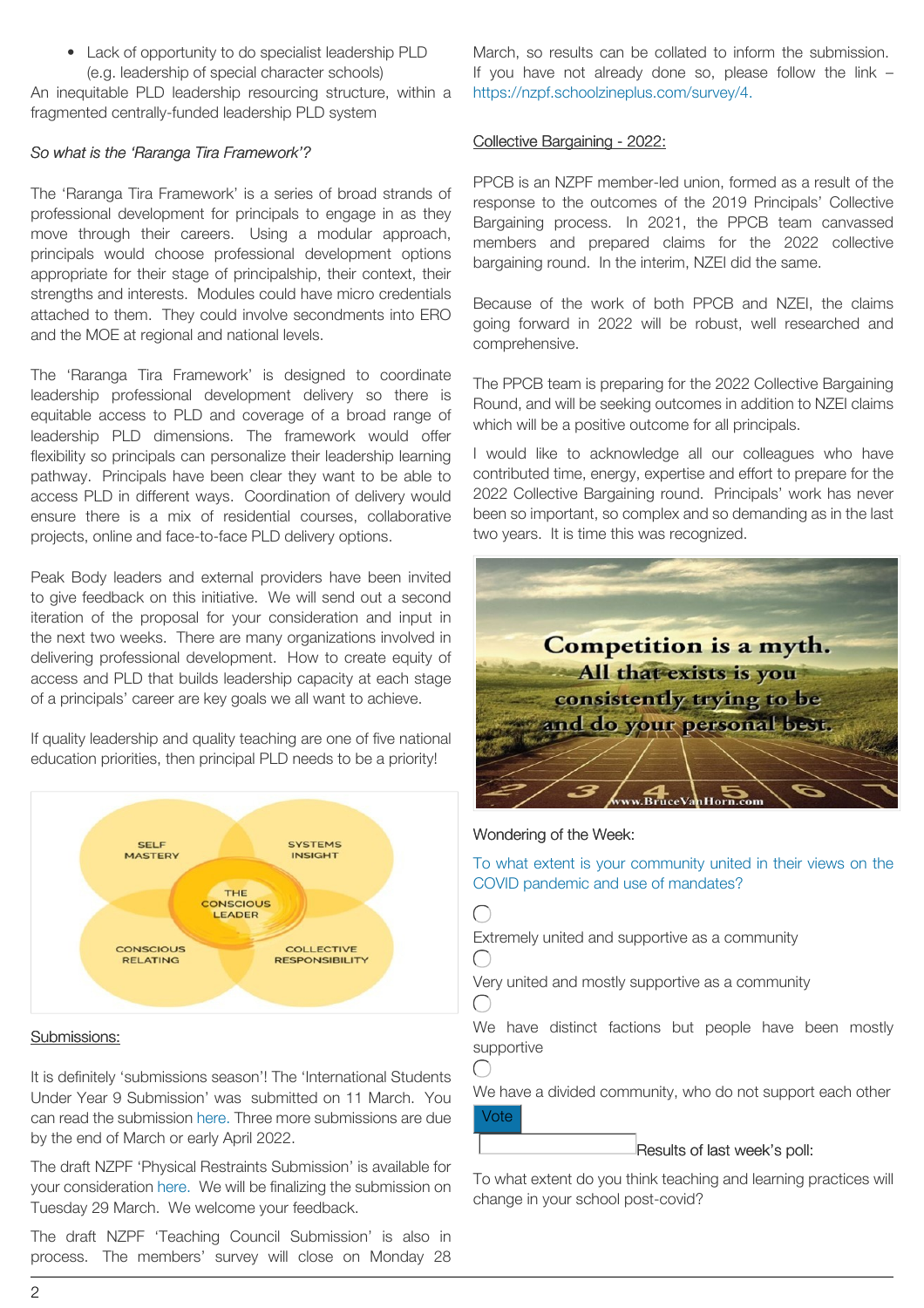

We plan to review and change teaching and I earning practices signi ficantly going forward. 30 Votes 5.54%

We plan to review and change some aspects of our teaching and le arning practices. 219 Votes 40.41%

We will review and cha nge a few things, but c urrent teaching and le arning practices work well.

250 Votes 46.13%

We plan to continue a s before as current tea ching and learning pra ctices work well. 43 Votes 7.93%



[NZPF Notices](https://nzpf.schoolzineplus.com/newsletter/article/508?skin=1)

## NZPF Conference - Early Bird Registrations

Registrations for the 2022 NZPF Conference are open. The conference will be held at the new Te Pae, Christchurch Convention and Exhibition Centre, on 14 - 16 September.

Register before the early bird deadline of 31 May to save up to \$100 on your registration.

Visit the [website](http://www.nzpfconference.com/) to register now.



### NZ Principal Magazine also Online

You and/or your team members can easily access the NZ Principal Magazines online, as an e-magazine or as a PDF. Additionally you can search for a previous issue, an article by title or by the author of the article. All magazines back to Term 1 2012 are available in this format. To view or search click [here.](http://nzprincipal.co.nz/view-the-magazine/)

Ngā manaakitanga

Cherie Taylor-Patel

[cherie.taylor-patel@nzpf.ac.nz](mailto:cherie.taylor-patel@nzpf.ac.nz)